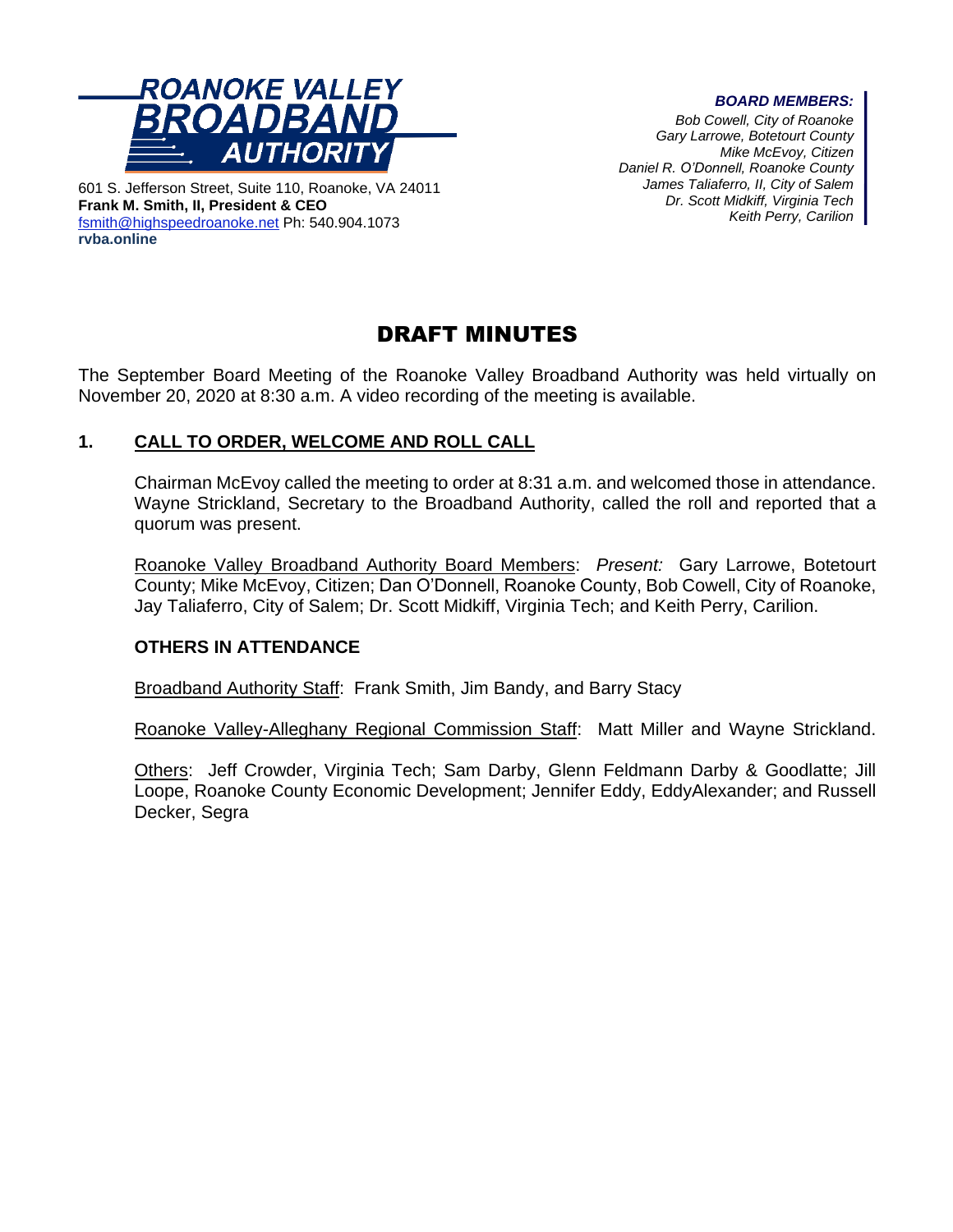### **2. Approval of Minutes**

September 18, 2020 Minutes were presented. Dan O'Donnell moved that the minutes be approved. The motion was seconded by Gary Larrowe. The motion was adopted by a unanimous voice vote of 7-0.

# **3. Treasurer's Report**

Frank Smith gave an overview of the financial statements for September and October. Bob Cowell moved that the two financial statements be accepted as presented. The motion was seconded by Dan O'Donnell. The motion was adopted by a unanimous voice vote of 7-0:

### **4. Chairman's Comments**

- a. Mr. McEvoy gave an overview of the changes to the bylaws. The bylaws now outline the RVBA structure with the inclusion of board members from Virginia Tech and Carilion. The bylaws also outline how a nominating committee will function to appoint non-locality board members. Finally, the bylaws now state the voting requirements for certain actions by the authority board, such as undertaking debt. Roanoke County asked for a redline copy of the bylaws. Gary Larrowe made a motion to accept the bylaws as presented. Bob Cowell made a second. By a unanimous voice vote, the bylaws were accepted.
- **b.** Mr. McEvoy announced that two new board members are now part of the board and had been introduced at the last meeting.
- **c.** Additionally, Mr. McEvoy thanked Frank Smith and Jennifer Eddy for participating in a State meeting that received input on broadband funding and legislation.

### **5. Project Updates**

Frank Smith presented slides that gave an overview of RVBA activities. Goals of the RVBA focus on access, pricing and innovation. The RVBA has served the community by advancing regional infrastructure in a transparent and financially responsible way while attracting customers and providing carrier grade technology and support. The RVBA has over 100 miles of fiber backbone and has 9 switching centers and 3 colocation centers. The RVBA plans additional work in wireless and FTTH home projects. Mr. Smith then gave an overview of 5G technology at the request of Mr. McEvoy.

### **6. Other Business**

Russell Decker said that from his perspective the RVBA has been a good thing for the region to increase competition and help expand affordable broadband.

The next RVBA meeting is scheduled for January 15, 2021 at 8:30 a.m.

### **7. Request for Closed Meeting**

Dan O'Donnell made a motion to enter into closed session according to Section 2.2- 3711.A.33 of the Virginia Code to discuss confidential proprietary information and trade secrets developed by or for a local authority created in accordance with the Virginia Wireless